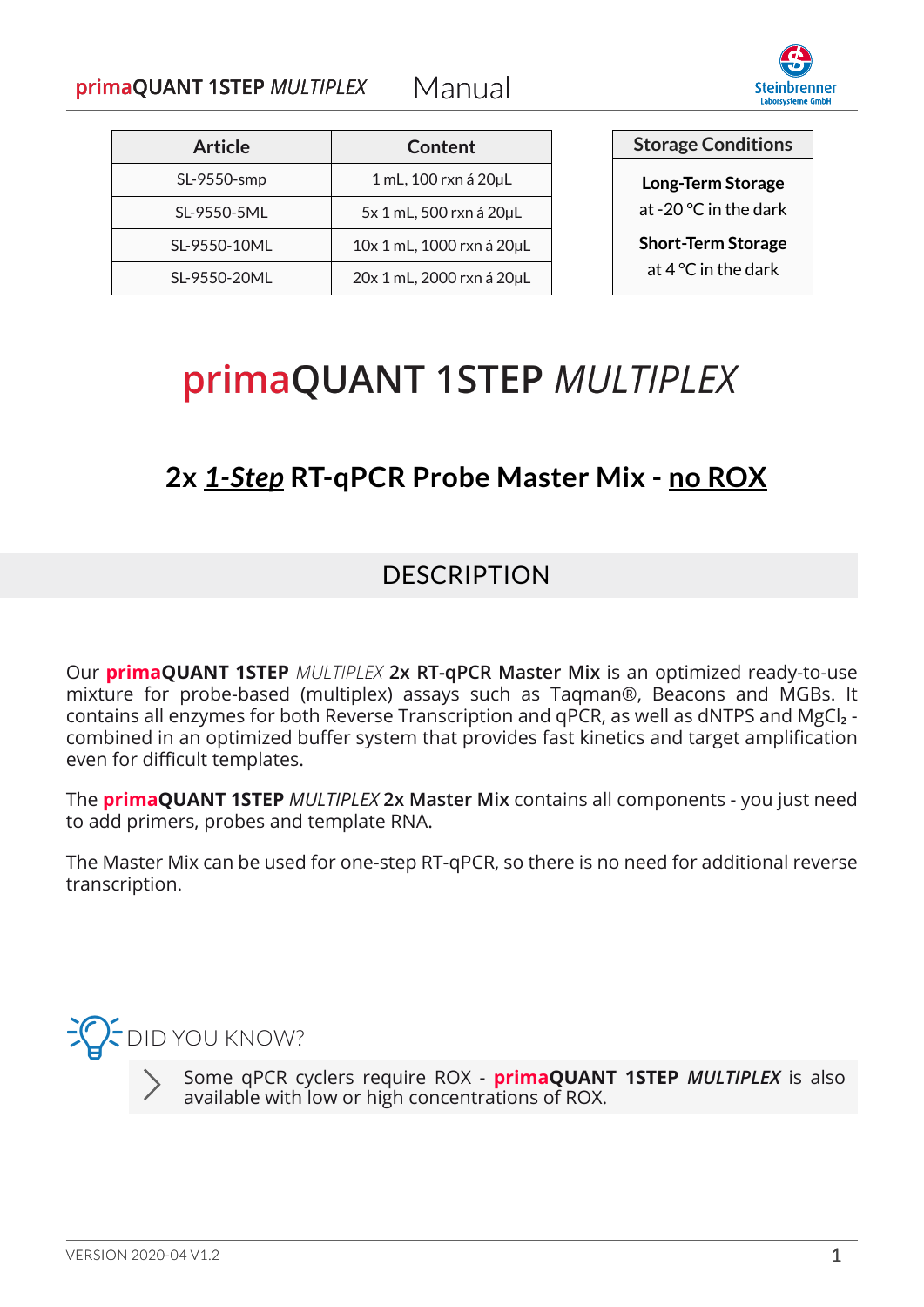

#### STANDARD PROTOCOL

#### $\mathbf{\hat{i}}$  BEFORE YOU START

- After thawing, please **invert the Master Mix tube 6-8 times.**
- **Do not vortex** the Master Mix to prevent damage of the enzyme.

 $\mathbf i$ ) NOTE

Cycling conditions highly depend on the primer, probe, amplicon and input material and thus might need adjustments.



However, standard cycling conditions can be applied for the majority of qPCR assays out-of-the box.

#### 3-Step qPCR Protocol

| <b>Step</b>                  | <b>Time</b>       | <b>Temperature</b>          |
|------------------------------|-------------------|-----------------------------|
| <b>Reverse Transcription</b> | 10-15 minutes     | $50^{\circ}$ C              |
| <b>Initial Denaturation</b>  | 1-3 minutes       | $92 °C - 95 °C$             |
|                              | 25-40 cycles      |                             |
| <b>Denaturation</b>          | $5 - 10$ seconds  | $92 °C - 95 °C$             |
| <b>Annealing</b>             | 5 seconds         | 60 °C - depending on primer |
| <b>Extension</b>             | $20 - 30$ seconds | $72^{\circ}$ C              |

#### 2-Step qPCR Protocol

| <b>Step</b>                         | Time              | <b>Temperature</b>          |
|-------------------------------------|-------------------|-----------------------------|
| <b>Reverse Transcription</b>        | 10-15 minutes     | $50^{\circ}$ C              |
| <b>Initial Denaturation</b>         | 1-3 minutes       | $92 °C - 95 °C$             |
| 25-40 cycles                        |                   |                             |
| <b>Denaturation</b>                 | 5 seconds         | $92 °C - 95 °C$             |
| <b>Annealing/Extension Combined</b> | $20 - 40$ seconds | 60 °C - depending on primer |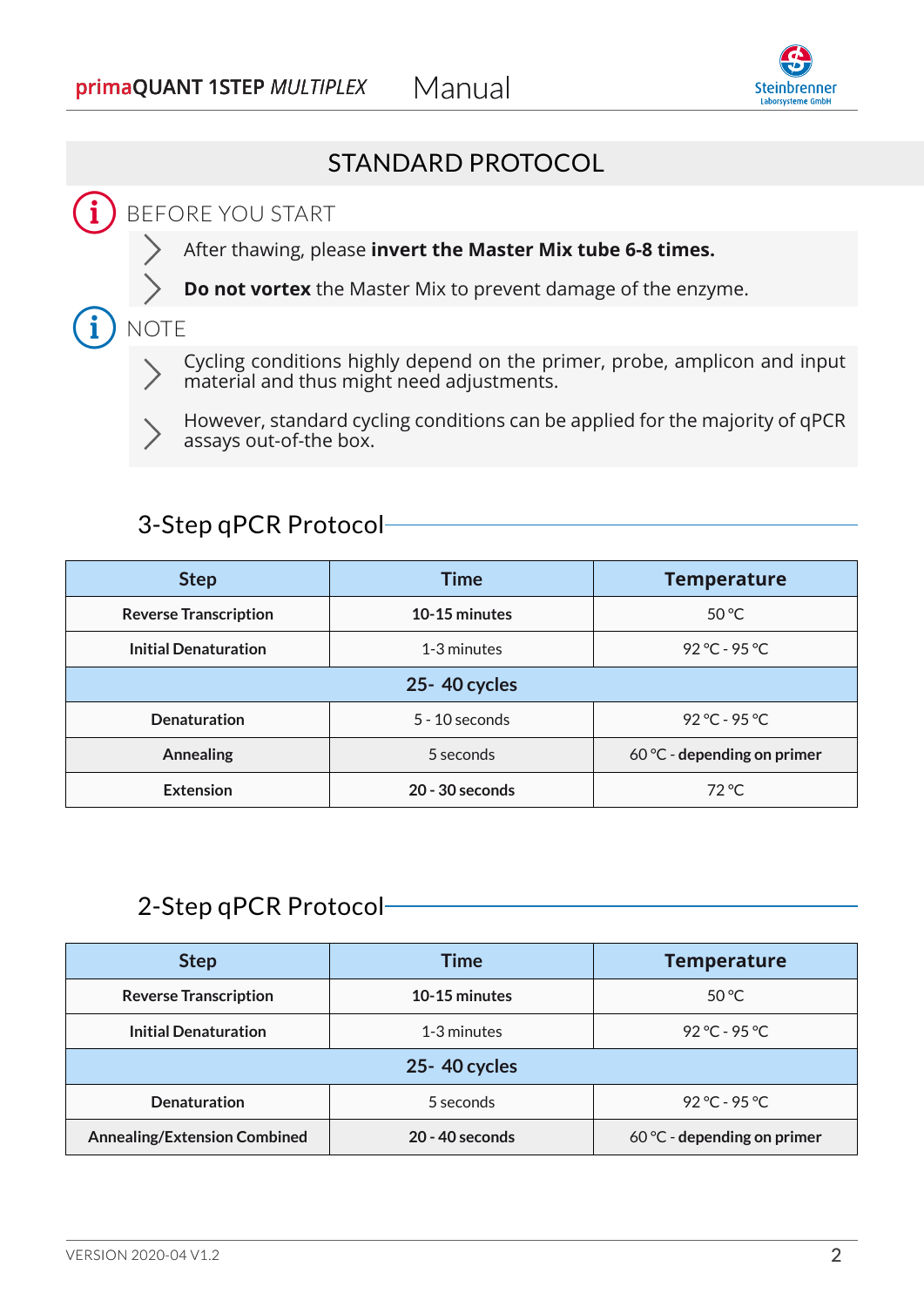

#### ULTRA-FAST PROTOCOL

# $\bf i$  ) before you start

- After thawing, please **invert the Master Mix tube 6-8 times.**
- **Do not vortex** the Master Mix to prevent damage of the enzyme.

# $\mathbf i$  ) note



Ultra-fast Cycling conditions **highly depend on the ramping rate of your qPCR cycler, primer, probe, amplicon and input material** and thus might need adjustments.



Ultra-fast cycling conditions can be applied for the majority of qPCR assays out-of-the box, provided that your primer/probe sets do not show unspecific binding.

#### 3-Step qPCR Protocol

| <b>Step</b>                  | <b>Time</b>   | <b>Temperature</b>          |
|------------------------------|---------------|-----------------------------|
| <b>Reverse Transcription</b> | 10-15 minutes | $50^{\circ}$ C              |
| <b>Initial Denaturation</b>  | 60 seconds    | $92 °C - 95 °C$             |
| 25-40 cycles                 |               |                             |
| <b>Denaturation</b>          | 1-5 seconds   | $92 °C - 95 °C$             |
| <b>Annealing</b>             | 1-5 seconds   | 60 °C - depending on primer |
| <b>Extension</b>             | 5 seconds     | $72^{\circ}$ C              |

#### 2-Step qPCR Protocol

| <b>Step</b>                         | Time          | <b>Temperature</b>          |
|-------------------------------------|---------------|-----------------------------|
| <b>Reverse Transcription</b>        | 10-15 minutes | $50^{\circ}$ C              |
| <b>Initial Denaturation</b>         | 60 seconds    | $92 °C - 95 °C$             |
| 25-40 cycles                        |               |                             |
| <b>Denaturation</b>                 | 1 second      | $92 °C - 95 °C$             |
| <b>Annealing/Extension Combined</b> | 5-10 seconds  | 60 °C - depending on primer |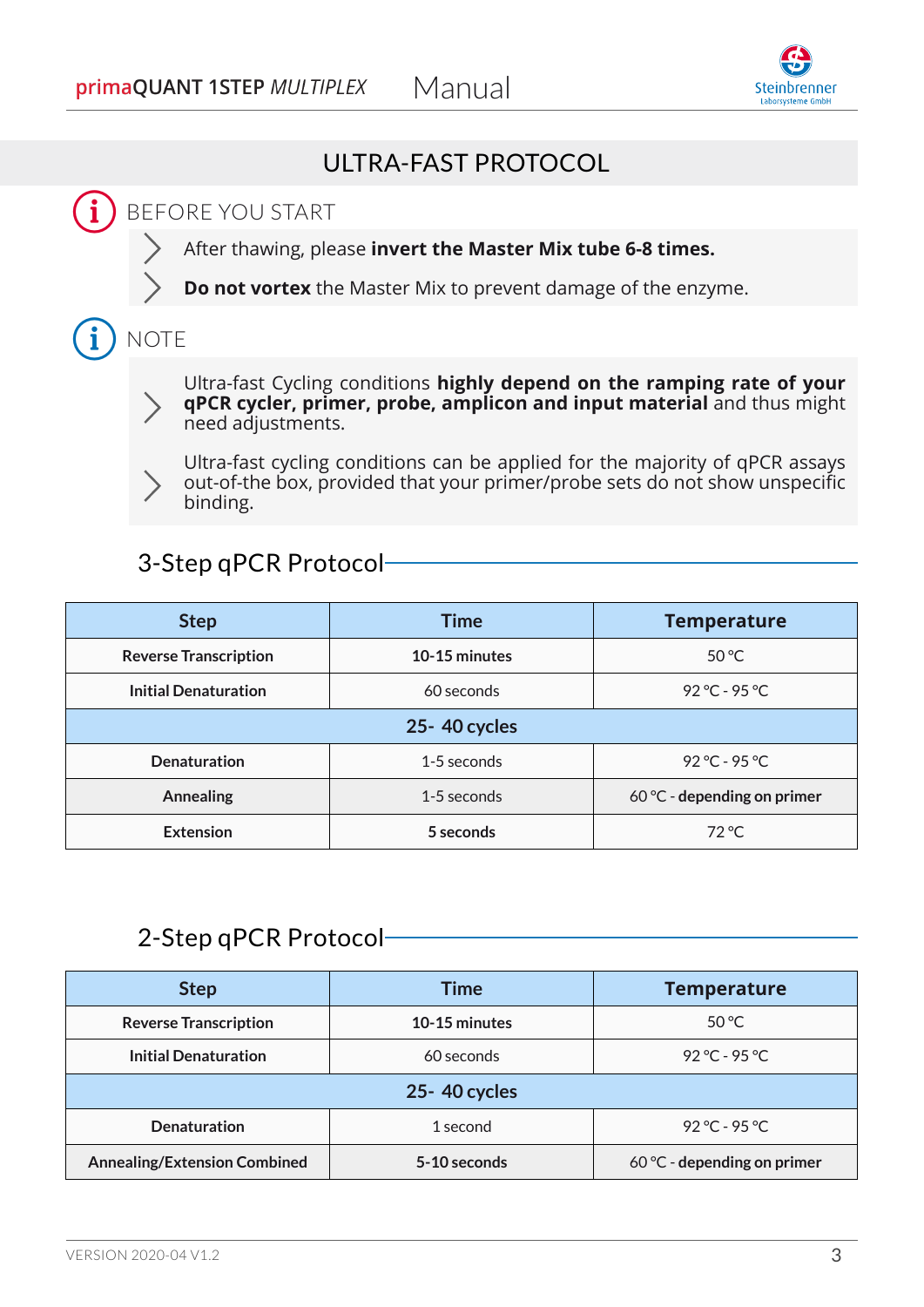

#### RECOMMENDED REACTION MIXTURE PER WELL

| <b>Components</b>                        | 20 µL Reaction       | 10 µL Reaction       | <b>Final Concentration</b> |
|------------------------------------------|----------------------|----------------------|----------------------------|
| 2x primaQUANT 1STEP<br><b>Master Mix</b> | $10 \mu L$           | $5 \mu L$            | 1x                         |
| <b>Forward Primer</b>                    | variable (e.g. 2 µL) | variable (e.g. 1 µL) | $100 - 600$ nM             |
| <b>Reverse Primer</b>                    | variable (e.g. 2 µL) | variable (e.g. 1 µL) | $100 - 600$ nM             |
| Probe                                    | variable (e.g. 2 µL) | variable (e.g. 1 µL) | $100 - 600$ nM             |
| <b>Template RNA</b>                      | variable             | variable             | $0.1 - 100$ ng/reaction    |
| <b>Sterile Water</b>                     | adjust to 20 µL      | adjust to 10 µL      |                            |



For maximum efficiency and specificity annealing temperatures as well as extension time, primer/probe concentration and template concentration need to be optimized.

#### CALCULATOR TOOL

Please feel free to download our Excel sheet calculator to calculate the necessary volumes:

**http://calculator.steinbrenner-laborsysteme.de**.



https://www.steinbrenner-laborsysteme.de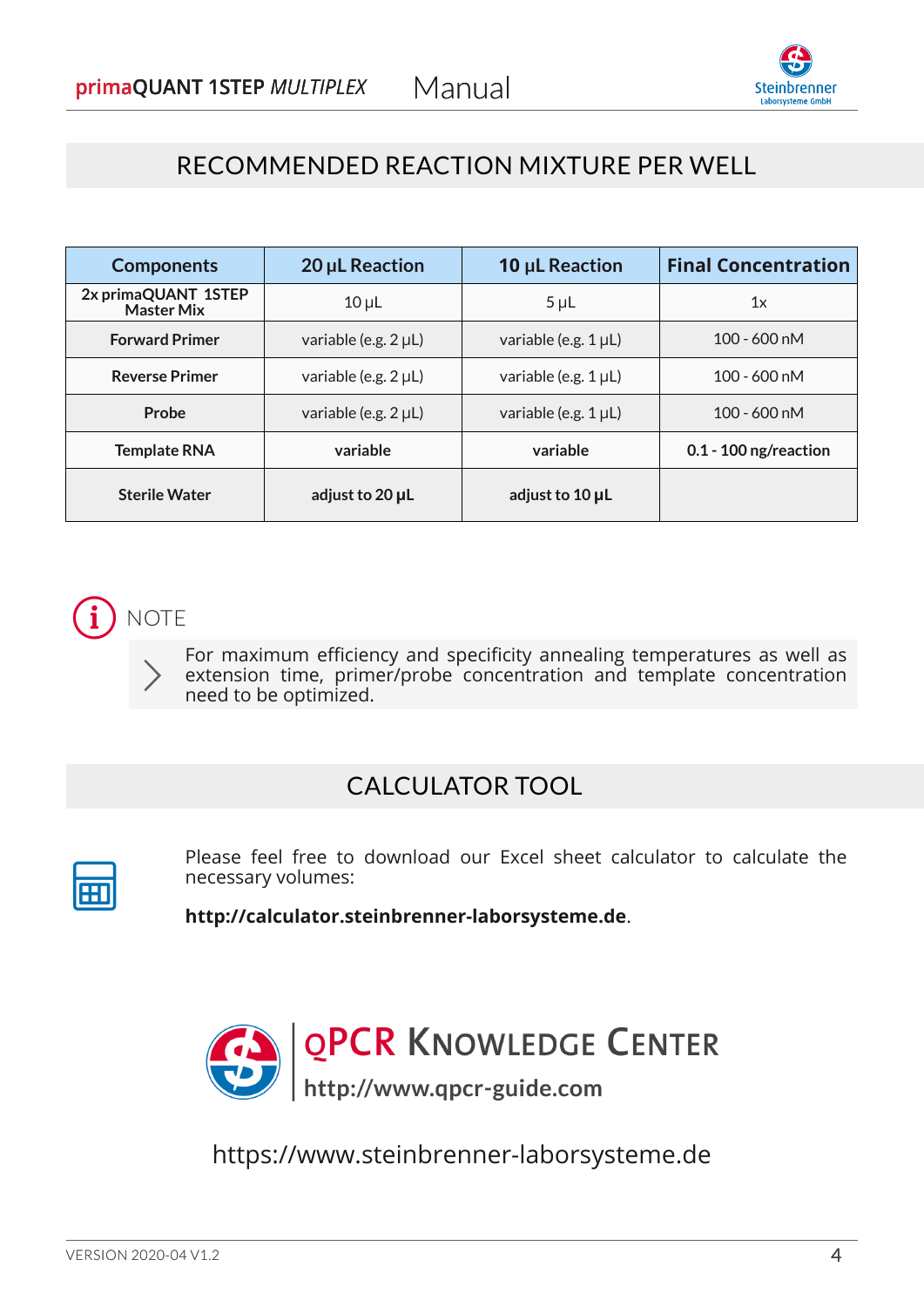

#### HOW TO VALIDATE A QPCR SETUP

# i) BEFORE YOU START

You can find additional information on how to validate and set up a qPCR in our **qPCR Knowledge Center**.

#### **Required Controls**

#### **RNA Dilution Series**

A RNA dilution series is used to validate the dynamic range, find the optimal RNA input amount and estimate the overall PCR efficiency.

#### **Primer Dilution Series**

High primer amounts can result in unspecific primer binding that limit the fidelity of your qPCR.

#### **No Template Control (NTC)**

A control in which all components except the template are added - this control is used as a negative control and should not show amplification.

#### **Recommended Validation Layout**